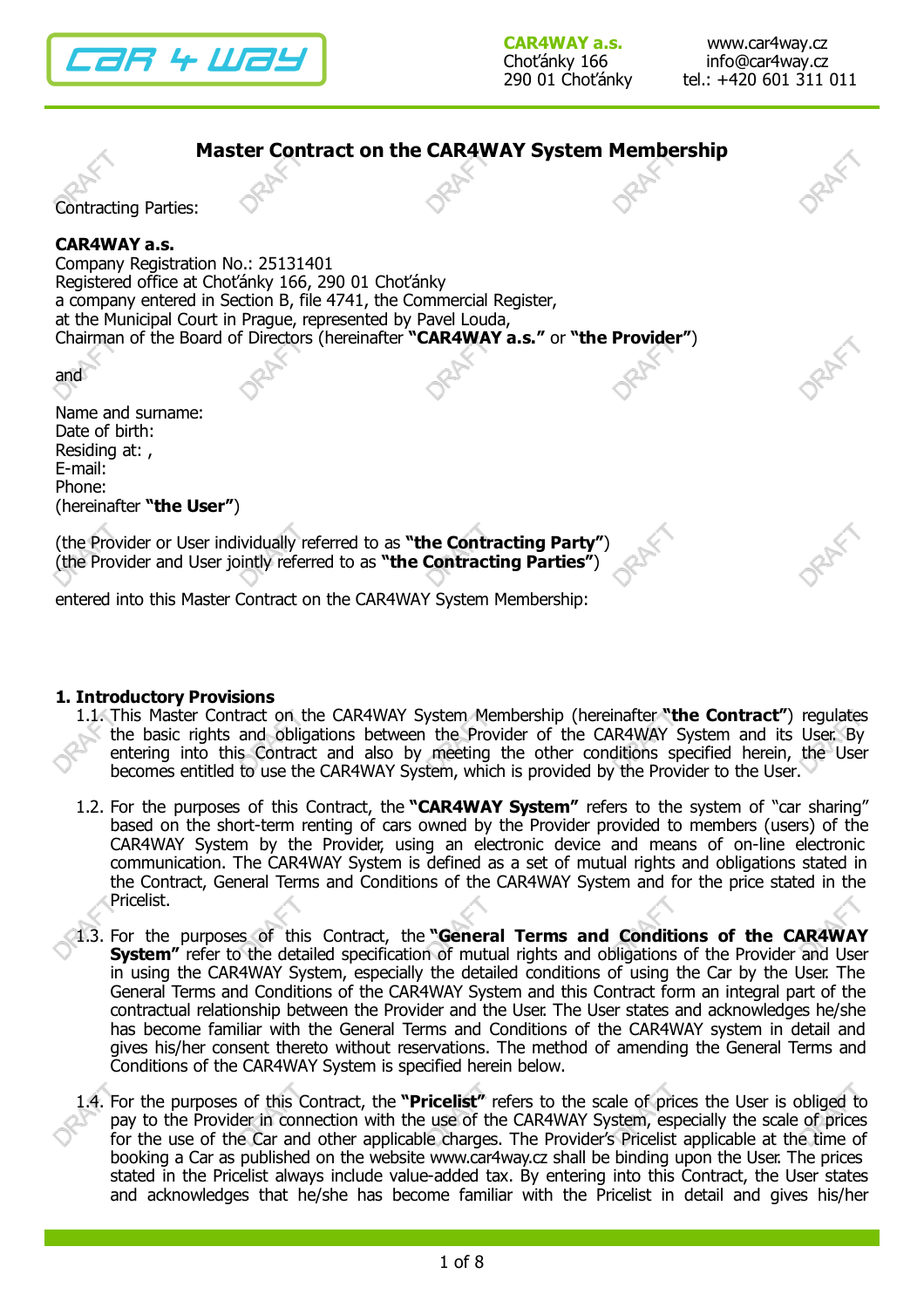

consent thereto without reservations. The method of amending the Pricelist is specified herein below.

1.5. For the purposes of this Contract, a "Car" refers to a Car owned by the Provider, is part of the Provider's fleet included in the CAR4WAY System, and is equipped with a specific electronic device enabling the operation of the CAR4WAY System. The List of Cars provided by the Provider for the CAR4WAY System is available to the User on the website of the Provider. The Cars are visibly marked with the CAR4WAY company logo. The electronic device enables the User to open a Car by means of a Smart Card and/or any other system that has been put into operation, and to send the data on the drive, position and other data concerning the condition of the Car to the Provider on a real-time basis by means of the GSM network and the GPS system, which are inevitable for the operation of the CAR4WAY System and for billing the prices and charges according to the Pricelist.

## 2. Entering into Contract on a Remote Basis

- 2.1. This Contract has been made between the Provider and User on a remote basis through the Provider's application or the website www.car4way.cz and the form under the conditions specified in this Contract. The User is not entitled to amend, change or modify the draft Contract in any way. Any reservations, amendments, limitations or any other changes to this Contract within the registration shall be deemed the refusal of the Provider's draft, and the Contract will not be made.
- 2.2. The User warrants and represents that:
	- a) he/she has entered true and accurate requested personal data in the registration form, in particular, the name and surname, place of residence (permanent residence) and/or mailing address, if different, the phone number and active e-mail address, from which the User will communicate and to which the Provider will send the information and other documents anticipated by this Contract, especially the billing, changes in the Pricelist and General Terms and Conditions of the CAR4WAY System and/or other correspondence;
	- b) he/she has become familiar with the Information prior to the conclusion of this Contract with the Provider pursuant to Section 1811(2) of Act No. 89/2012 Sb., the Civil Code, as amended (hereinafter the "Civil Code") and other information for consumers for the conclusion of a contract by means of remote communication means pursuant to Section 1843 of the Civil Code (hereinafter the "Information for Consumers"), and understand the information for consumers;
	- c) he/she has become familiar with this Contract in detail, especially with the conditions of the registration specified in Art. 3. of this Contract, and he/she agrees with this Contract without reservations;
	- d) he/she has become familiar with the General Terms and Conditions of the CAR4WAY System and gives his/her consent thereto without reservations;
	- e) he/she has become familiar with the Pricelist and the method of billing the charges stated in the General Terms and Conditions of the CAR4WAY System, and he/she agrees with them without reservations;
	- f) he/she has entered true photocopies of his/her personal documents (photos or scan) the identity card or any other proof of identity (a passport, if it is a foreigner, and a permanent residence permit) and driver's licence or any other driving permit pursuant to Art. 3.1. of this Contract, in the Provider's system by means of the registration form;
	- g) he/she has paid the Registration Fee (see Art. 3.5. of this Contract) in the amount stated in the Pricelist, by means of a payment gateway using his/her valid payment (debit/credit) card. or the User's valid payment (debit/credit) card has been authorised in order to enable payments made via the Internet.
- 2.3. Following proper registration of the User and the User's consent to the contractual documents via the application or portal www.car4way.cz, the Provider will send the Information for Consumers, this (master) Contract and General Terms and Conditions of the CAR4WAY System and the User Account login data to the User's e-mail address.
- 2.4. This Contract is made by activating the User Account by the Provider and by sending the notification to the User concerning the activation of the User Account sent to his/her e-mail address, which will take place immediately after the registration (during office hours), however, not later than 24 hours after the registration of the User. The moment of delivery of the notification of the activation of the User Account by the Provider shall be deemed the moment of conclusion of the Contract. In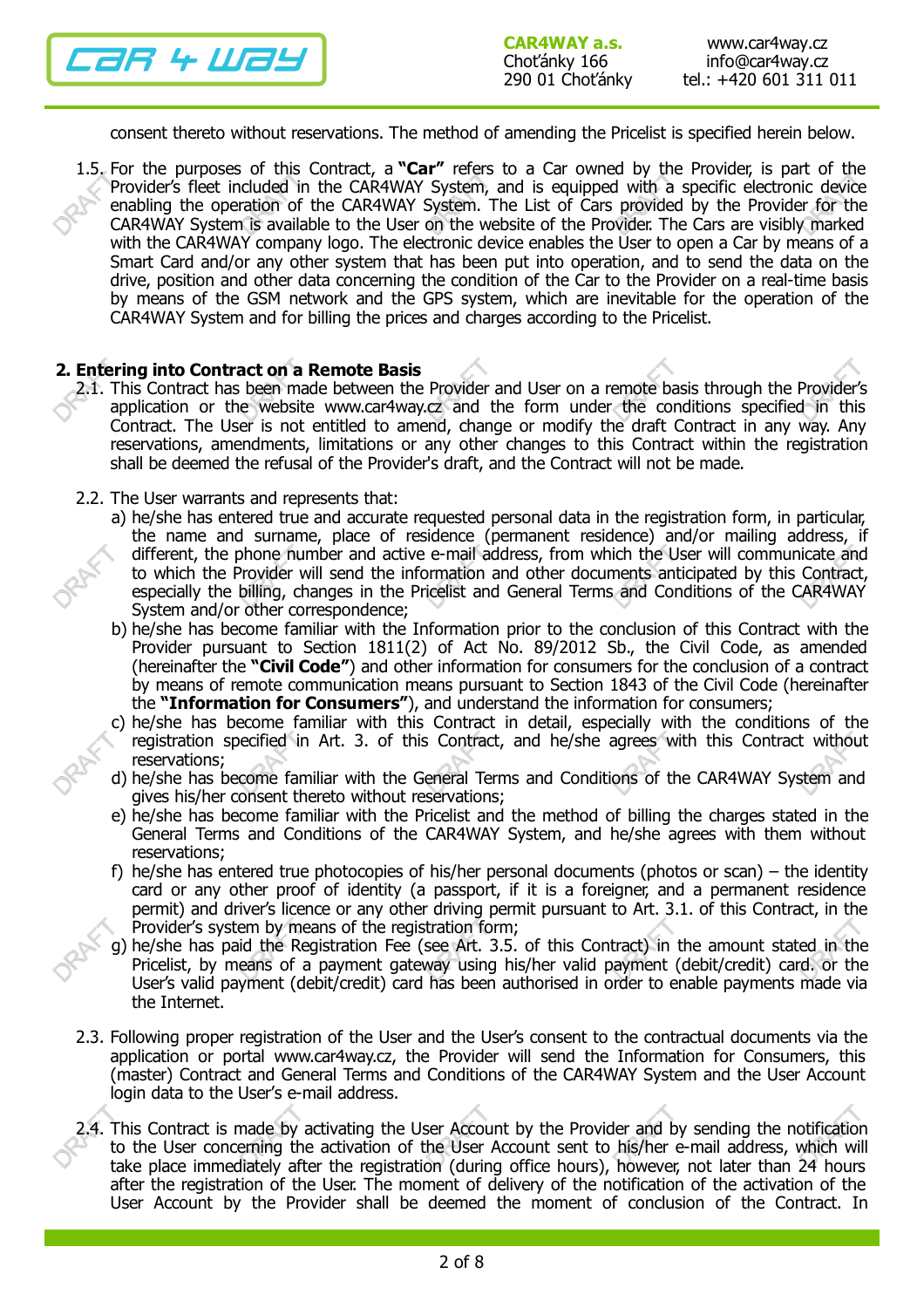

extraordinary cases, the Provider reserves the right to refuse to activate the User Account and enter into the Contract with the User, even without stating any reasons, especially if the User has not met the conditions specified in this Contract or if the User has stated false or incomplete data at the registration or if the User has not agreed with the contractual documents without reservations. Another reason for refusing to activate the registration is that the User has outstanding debts against the Provider or any other company from the LOUDA holding a.s. Group or if the User is subject to execution proceedings or if the User has gone bankrupt or subject to insolvency proceedings.

- 2.5. If the Provider refuses to enter into this Contract with the User, it will refund the Registration Fee to the User without delay, if it has been paid by the User, and will inform the User of this fact. The Registration fee will not be refunded if the User has not been approved because he/she has not met the conditions under this Contract or General Terms and Conditions of the system of CAR4WAY, a.s., if the costs of the verification of the customer exceed the fee.
- 2.6. Following the activation of the User Account, the User may collect the Smart Card in person on the Provider's business premises.

## 3. Conditions of Registration (Membership) in the CAR4WAY System

- 3.1. Only an individual older than 18 years, who is a Czech citizen and holds a Group B driver's licence pursuant to Act No. 361/2000 Sb. concerning road traffic (the Road Act), has a valid identity card and driver's licence, or a foreigner who has a valid passport and holds a relevant driver's licence issued by a member state of the European Union or a party to the Agreement on the European Economic Area, or any other country under an international treaty, which is binding upon the Czech Republic and regulates the traffic area, may become a User of the CAR4WAY System. No person subject to execution proceedings or enforcement proceedings and/or no bankrupt person pursuant to Act No. 182/2006 Sb., the Insolvency Act, as amended, and on persons subject to insolvency proceedings may become the User of the CAR4WAY System. The Provider is entitled to ask the User at any time during the term of this Contract to submit/update relevant documents in order to check whether the conditions for the use of the CAR4WAY stated in this Art. 3.1. of this Contract have been met.
- 3.2. If the User ceases to meet the conditions stated above in Art. 3.1. of this Contract or if the User fails to cooperate with the Provider in checking/updating the relevant documents in order to meet the conditions for the use of the CAR4WAY System stated in this Art. 3.1 hereof at any time during the validity and effect of this Contract, the Provider is entitled to terminate this Contract and disable the User's access to the CAR4WAY System with immediate effect.
- 3.3. Upon completion of the Registration and activation of the User Account in the manner specified in Art. 2. hereof, a user account is created for the User (hereinafter the "User Account"), which is accessible on the Provider's website www.car4way.cz or via the application. The User is responsible for keeping the registration data stated in the User Account true and updated, especially personal data, mailing address, mobile phone number and e-mail address, which are inevitable for proper use of the CAR4WAY System, in particular for communication between the User and the Provider. The User is obliged to notify the Provider of any change in those contact details immediately and enter the changes in the User Account.
- 3.4. The User logs in the User Account with his/her login and password. The User Account enables the User primarily to book a Car on-line. The User Account also contains the list of bills for partial use (rental) of a Car, contractual penalties and other charges according to the Pricelist as billed by the Provider to the User. The User Account also contains discounts or bonuses applicable to the User under this Contract, in the amount stated in the Pricelist or related documents or unilaterally provided by the Provider.
- 3.5. Upon registration, the User paid a registration fee to the Provider by means of his/her payment/debit card in the amount stated in the Pricelist (hereinafter the "Registration Fee"). The Registration Fee refers to the payment of initial costs of the operation of the CAR4WAY System incurred by the Provider and the costs of the operation of other services connected with the administration of the CAR4WAY System by the Provider. The User acknowledges that he/she is not entitled to a refund of the Registration Fee and/or its proportional part, not even in the case of early termination of this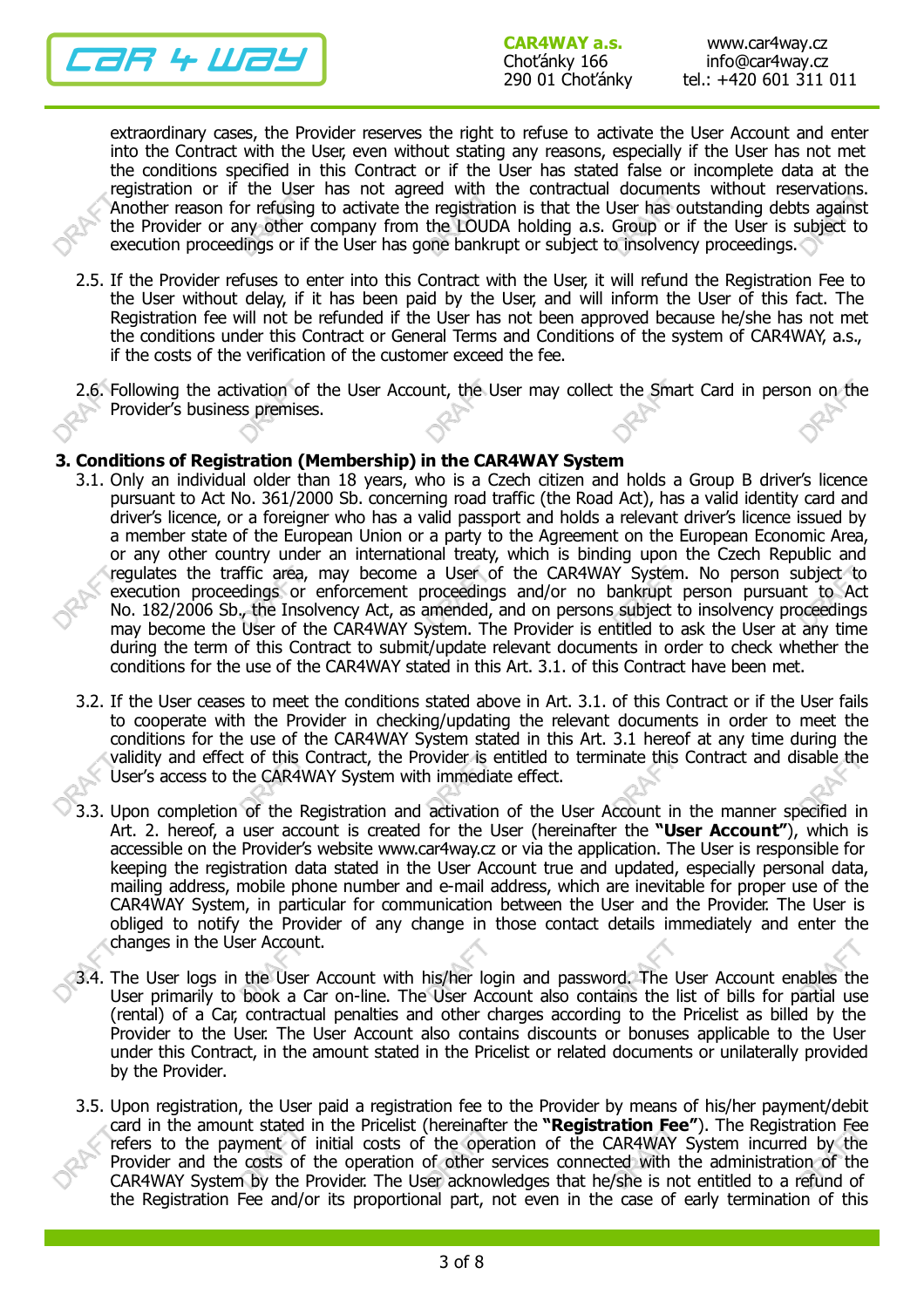

Contract, except for withdrawal from the Contract pursuant to Art. 8.4. of this Contract.

- 3.6. In justified cases where there is a fear that the recovery of receivables from the User will be endangered or significantly hampered, the Provider may require a deposit when registering the customer, the amount of which is stated in the Price List. The Deposit will be deposited and deposited with the Provider for the entire duration of this Agreement and in the event of its termination or suspension pursuant to paragraph 3.7., Will be returned to the User in the amount after deducting any unpaid receivables of the Provider from the User.
- 3.7. If the Provider's foreign User so requests before leaving the Czech Republic, with the assumption of a further return to the Czech Republic, the Provider may suspend performance of the Contract without terminating the Contract, for a maximum period of 1 year. In such a case, the deposit, if made by the User, will be returned to the User and after its re-payment, the performance under the Agreement will be automatically renewed without the need to re-register by the User. After the expiration of the oneyear period in vain, if the performance under the Contract has not been resumed during it, the Contract will be terminated without further notice. It is also possible to suspend performance of the Contract repeatedly, always for a maximum period of 1 year.

#### 4. Smart Card

- 4.1. The User who has met the conditions of this Contract may collect a smart card in order to gain access to the use of the CAR4WAY System (hereinafter the "Smart Card") in any of the Provider's branches listed on the Provider's web The Smart Card can be replaced or supplemented with other electronic means (a smartphone, payment card) if such a service is technically operated by the Provider.
- 4.2. The Smart Card may be issued to the User for the duration of the force and effect of this Contract. The Smart Card enables the User to unlock, use and lock a Car.
- 4.3. The Smart Card is non-transferrable and is issued by the Provider to the User only. The User is not entitled to provide the Smart Card to any other person, especially not to rent, sub-rent, lend or leave the Card for the use of another, whether against payment or free of charge. If these conditions have been breached, the Provider is entitled to terminate this Contract with immediate effect.
- 4.4. The User is obliged to inform the Provider immediately of the loss, theft or damage of the Smart Card for the purposes of deactivation of the Smart Card by the Provider, otherwise, he/she will be liable for damage incurred by the breach of this obligation. In case of the loss, theft or damage of the Smart Card, the Provider will issue a replacement Smart Card to the User for the administrative fee specified in the Pricelist.
- 4.5. The User is not entitled to examine, modify or intervene in the electronic system of the Smart Card in any way.
- 4.6. The Provider is entitled to block the User's Smart Card, disabling the User to use the CAR4WAY System, in case of a material breach of this Contract or General Terms and Conditions of the CAR4WAY System, especially in case of outstanding receivables from the User, until the remedial measure has been taken. If the Smart Card is replaced or supplemented with other electronic means (a smartphone, payment card), the Provider may disable the access and use of the CAR4WAY System similarly in case of a material breach of this Contract or General Terms and Conditions of the CAR4WAY System, especially in case of outstanding receivables from the User, until the remedial measure has been taken.

#### 5. Car Use

5.1. The User who has met the conditions of this Contract is entitled to use the CAR4WAY System, i.e. is entitled to use (rent) the Provider's Car for the price (rental) stated in the Pricelist. The User acknowledges that no direct right to book a Car is created for the User (and/or conclusion of a partial Car Rental Agreement) always and under any circumstances by entering into Contract, especially because of the limited fleet of the Provider or any requirements of other users of the CAR4WAY System and/or in case of technical obstacles (malfunction, damage of a Car), force majeure, etc., and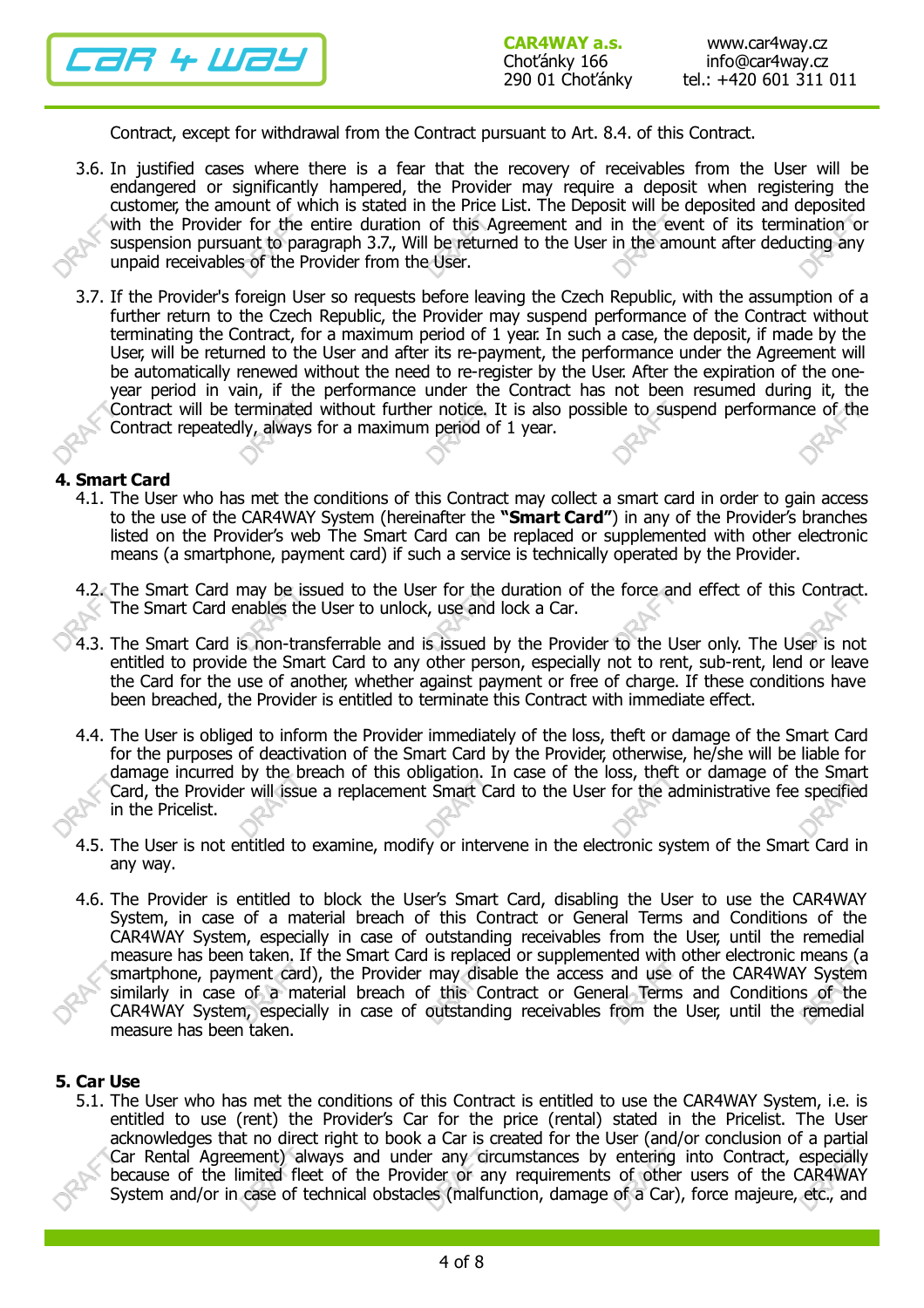

- that the User has no right to damages or any other compensation for loss if the CAR4WAY System and the Car rental cannot be used.
- 5.2. The User's right to use (rent) a Car is created by reservation via the User Account, which is considered the conclusion of a partial Car Rental Agreement (hereinafter the "Car Rental Agreement"), the subject-matter of which is the Provider's obligation to leave (rent) a Car for the use of the User. The Car Rental Agreement is made only after the acceptance of the User's reservation by the Provider. A detailed method of booking a Car by the User and acceptance of the reservation by the Provider is regulated by the General Terms and Conditions of the CAR4WAY System, which also regulate the conditions of the cancellation of the reservation of the Car both by the Provider and the User. The Car Rental Agreement is always made for a definite period of time. The period of Car reservation (rental) is regulated in the detail by the General Terms and Conditions of the CAR4WAY System.
- 5.3. An updated list of free Cars intended for booking is available after the User's login to the User Account or via the application.
- 5.4. A Car can be used (rented) against payment. The price of the Car rental (the rent) is regulated in detail in the General Terms and Conditions of the CAR4WAY System and in the Pricelist. By booking a Car, the User always gives his/her consent to the applicable Pricelist and General Terms and Conditions of the CAR4WAY System, which always contain a detailed method of calculating the price (rent) for the Car rental.
- 5.5. The User undertakes to pay the Provider the Rent and other fees according to the Pricelist in the manner and within a period of time as specified in the General Terms and Conditions of the CAR4WAY System.

## 6. Amending the General Terms and Conditions of the CAR4WAY System and the Pricelist

- 6.1. The User acknowledges that the CAR4WAY System is not an invariable system and is subject to continuous development within the improvement of the quality of the Provider's services. In particular, the system of booking Cars and the system of localities, where the Cars will be available, will be extended by the Provider on a continuous basis. Any changes in the CAR4WAY System will be regulated by the Provider in the form of changes in the General Terms and Conditions of the CAR4WAY System. The General Terms and Conditions of the CAR4WAY System may need to be changed also with regard to legislative changes or with regard to changes in technical conditions of the operation of the CAR4WAY System.
- 6.2. Especially for reasons specified in Art. 6.1. hereof, the Provider is entitled to amend the General Terms and Conditions of the CAR4WAY System unilaterally. The User will be notified of any amendment to the General Terms and Conditions of the CAR4WAY System by e-mail and through the User Account, at least within one month prior to the effective date of such amendment. If the User disagrees with any change in the General Terms and Conditions of the CAR4WAY System, the User is entitled to terminate this Contract in writing, subject to a period of notice of one month after the delivery of the written notice of termination to the Provider, which must be submitted by the effective date of the change (i.e. within 1 month after the notification of the change in the General Terms and Conditions of the CAR4WAY System). During the period of notice, the legal relationship will be governed by the General Terms and Conditions of the CAR4WAY System in the wording applicable prior to amendment thereof. If the User does not submit a written notice of termination on the grounds of any change in the General Terms and Conditions of the CAR4WAY System before the effective date of the change, the User is deemed to have approved the change in the General Terms and Conditions of the CAR4WAY System.
- 6.3. The legal relationship between the Provider and User within the Car rental will always be governed by the General Terms and Conditions of the CAR4WAY System applicable as at the date of booking the Car, unless otherwise stated in the Contract.
- 6.4. The Provider reserves the right to change the Pricelist unilaterally, especially for business reasons or as a result of changes in costs (fuel charges etc.). If the Provider lowers the prices in the Pricelist, the change in the prices will apply as of the moment of publishing the updated Pricelist on the website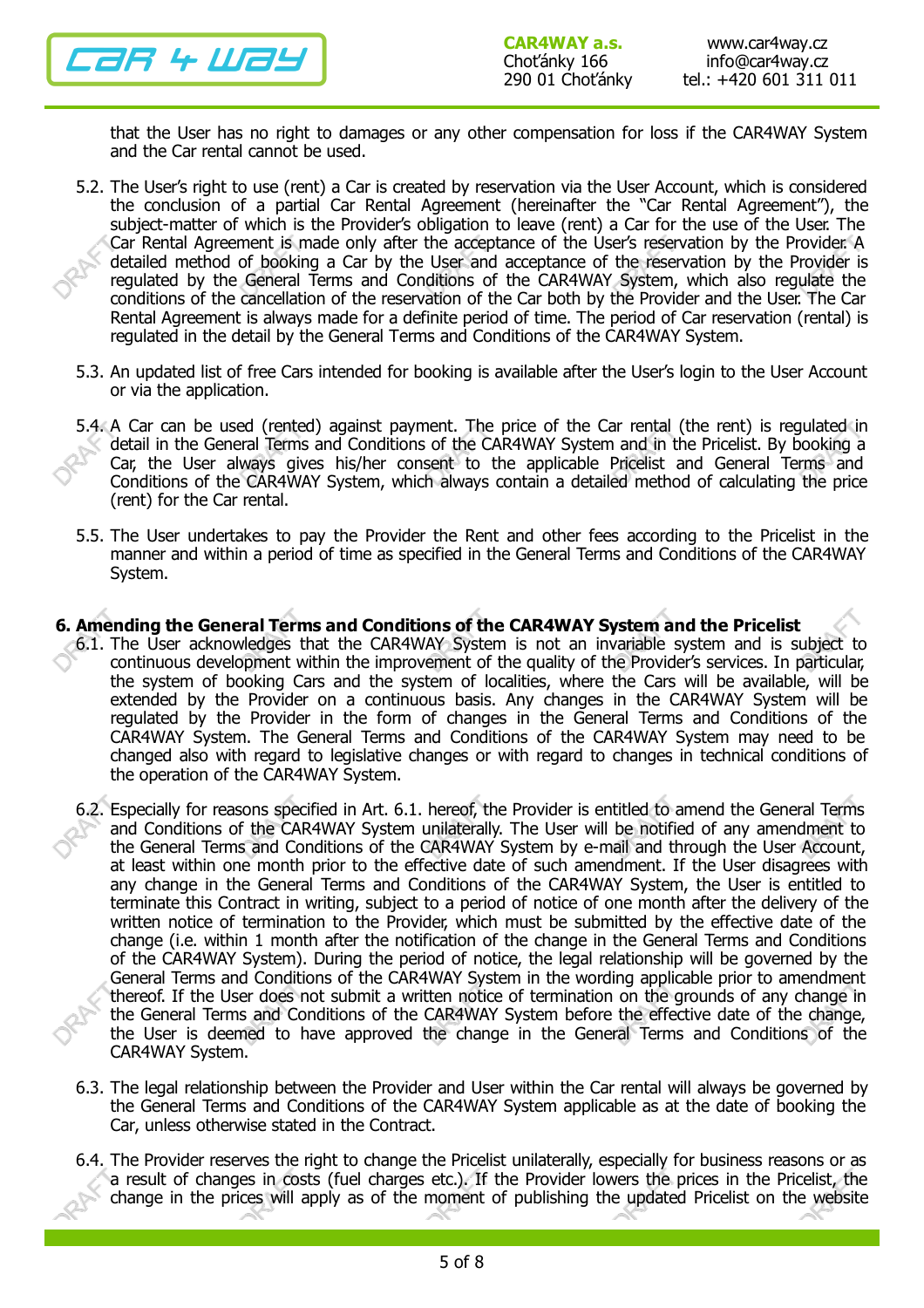26 4 W29

www.car4way.cz. If the Provider increases the prices in the Pricelist, it will notify the User of such a change in the Pricelist by e-mail, within 14 days prior to the effective date of the change. If the User disagrees with any change in the Pricelist, the User is entitled to terminate this Contract, subject to a period of notice of 14 days after the delivery of the written notice of termination to the Provider, which must be submitted by the effective date of the change (i.e. within 14 days after the notification of the change in the Pricelist). During the period of notice, however, the legal relationship will be governed by the new Pricelist, the User not being obliged to use the CAR4WAY System.

## 7. Basic Principles of Using the CAR4WAY System

- 7.1. All users of the CAR4WAY System are obliged to use the CAR4WAY System with maximum respect to other users, as only the maximum collaboration, observance of all rules of using the CAR4WAY System stated in this Contract and General Terms and Conditions of the CAR4WAY System, especially adherence to the time schedule of reservations, observance of the time of returning the Car, and economical and safe use of the Cars, can enable the proper and troublefree working of the CAR4WAY System.
- 7.2. The User acknowledges that the proper use of the CAR4WAY System is ensured, among other things, by the system of charges and contractual penalties stated in the General Terms and Conditions of the CAR4WAY System and/or the Pricelist, which primarily have a motivating character, however, they are required for ensuring the proper working of the CAR4WAY System. The User has become familiar with the charges and contractual penalties in detail, and, by signing this Contract and giving consent to the General Terms and Conditions of the CAR4WAY System, he/she states he/she considers the contractual penalties and charges to be reasonable.
- 7.3. In particular, the User acknowledges he/she has become acquainted with the conditions and amount of the contractual penalties that may be charged to the User according to the General Terms and Conditions of the CAR4WAY System, the contractual penalty for the cancellation of a reservation stated in Art. 5.7. of the General Terms and Conditions of the CAR4WAY System, the contractual penalty for default of payment stated in Art. 6.6. of the General Terms and Conditions of the CAR4WAY System, the contractual penalty for enabling a person other than the User to drive pursuant to Art. 8.1. f) of the General Terms and Conditions of the CAR4WAY System, the contractual penalty for misusing the fuel card specified in Art. 8.1.g) of the General Terms and Conditions of the CAR4WAY System, the contractual penalty for any intervention in the electronic CAR4WAY system specified in Art. 8.1. h) of the General Terms and Conditions of the CAR4WAY System, the contractual penalty for unauthorised driving outside the territory of the Czech Republic specified in Art. 8.1. j) of the General Terms and Conditions of the CAR4WAY System, the contractual penalty for late return of a Car specified in Art. 9.6, 9.7. and 9.8 of the General Terms and Conditions of the CAR4WAY System, the contractual penalty for unauthorised return of a Car outside the Locality specified in Art. 9.11. of the General Terms and Conditions of the CAR4WAY System, the contractual penalty for parking a Car or in case of a car accident with towage required, as specified in Art. 9.12. of the General Terms and Conditions of the CAR4WAY System, the contractual penalty for the loss of Car documents or the loss of Car keys pursuant to Art. 9.13. of the General Terms and Conditions of the CAR4WAY System.
- 7.4. The User also acknowledges that he/she has become acquainted with the conditions of insurance of Cars in the CAR4WAY System and the User's contribution to the insurance specified in the General Terms and Conditions of the CAR4WAY System and the conditions of any damages specified in the General Terms and Conditions of the CAR4WAY System.

# 8. Term of the Contract, Termination of the Contract

- 8.1. This Contract has been made for an indefinite period of time.
- 8.2. Unless otherwise stated herein, this Contract may be terminated by the Provider with immediate effect on the grounds of a breach of material obligations of the User resulting from this Contract and/or the General Terms and Conditions of the CAR4WAY System, especially if the User is in default of the payment of the price for the use of the CAR4WAY System (the Rent) and/or other pecuniary obligations specified in this Contract and/or the General Terms and Conditions of the CAR4WAY System, the notice of termination being effective as of the date of delivery of such a notice to the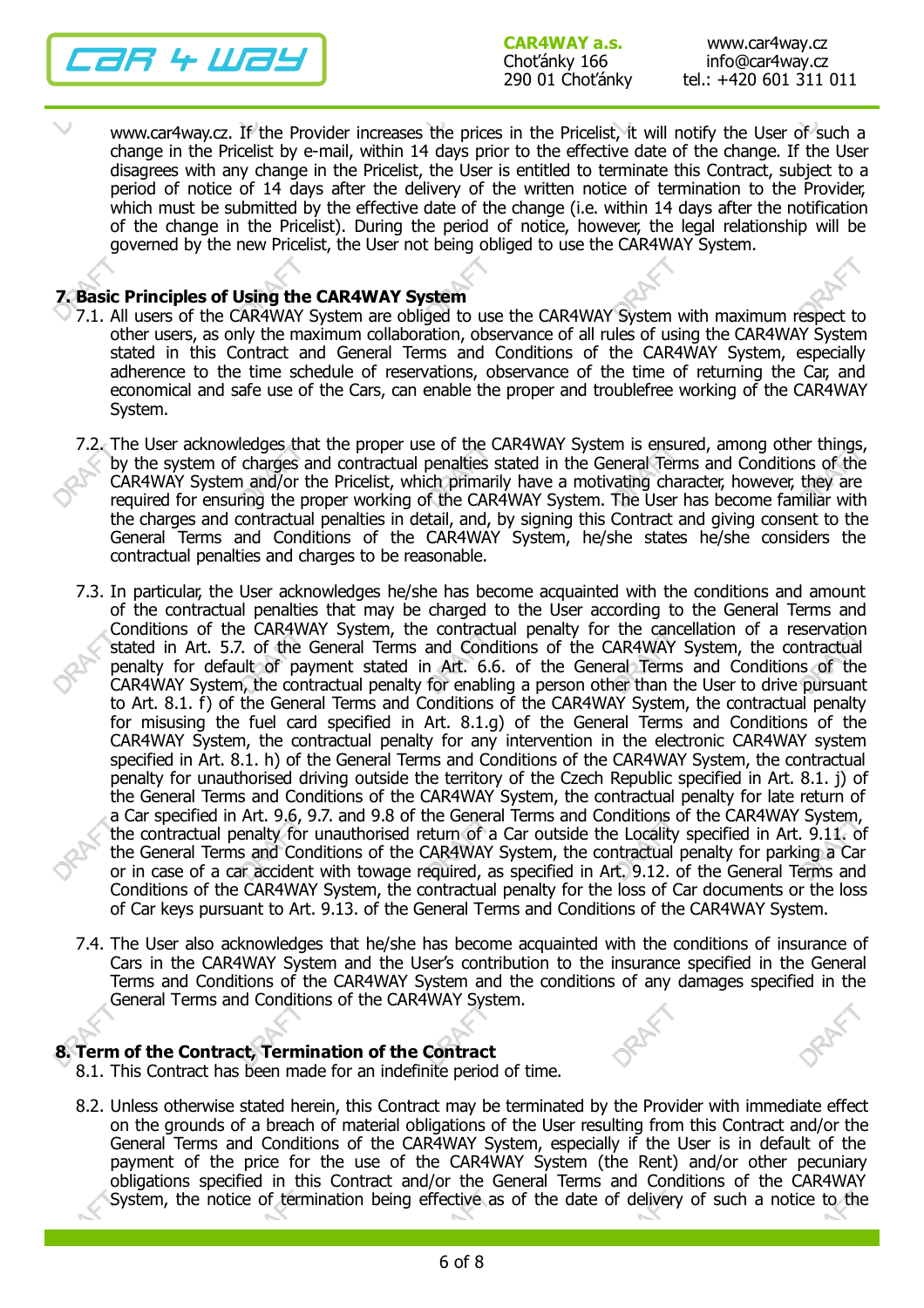7R 4 Way

User. The moment of delivery of the notice of termination is understood as the delivery of the notice to the User's e-mail address. As of the effective date of the notice of termination, the User's right to use the CAR4WAY System and/or the possibility to use the short-term renting of a Car shall expire. The provisions concerning immediate blocking of the User stated in Art. 4.6. of the Contract will not be affected thereby.

- 8.3. The User is entitled to terminate this Contract in writing, subject to a period of notice of one month after the delivery of the written notice to the Provider. By terminating the Contract, the Provider's right to receive the payment of all receivables from the User arising out of this Contract and/or the General Terms and Conditions of the CAR4WAY System during the use of the CAR4WAY System shall not expire.
- 8.4. The User may withdraw from this Contract within 14 days after the execution of this Contract pursuant to Art. 2.4. hereof, without stating the reasons. The notice of withdrawal must be sent in writing to the address of the Provider's registered office stated in the heading of this Contract or by email. The time-limit for withdrawal shall be deemed observed if the notice of withdrawal is sent on the last day of the time-limit at the latest. For withdrawal from this Contract, the form available on the Provider's website can be used. If the User withdraws from this Contract, the Provider is entitled to ask the User to pay the price for the use of the Car actually provided to the User. Withdrawal from this Contract does not apply to the right to the payment of any contractual penalties and other charges resulting from this Contract and/or General Terms and Conditions of the CAR4WAY System.

# 9. Final Provisions

- 9.1. One original copy of this Contract will be sent to the User by e-mail pursuant to Art. 2.4. of this Contract, and will be deemed an original (copy) of this Contract. This Contract is also recorded on a permanent data medium stored by the Provider, who will provide it to the User upon request. All acts carried out within the remote communication will be deemed written acts.
- 9.2. If some provisions of this Contract are declared invalid and/or ineffective, the remaining provisions of the Contract shall remain in force and effect. The Contracting Parties undertake to replace the invalid and/or ineffective provision of this Contract with a valid and/or effective provision, which will correspond to their expression of the will made under this Contract, without undue delay.
- 9.3. This Contract is governed by the law of the Czech Republic, especially Act No. 89/2012 Sb., the Civil Code. Provisions of this Contract and/or General Terms and Conditions of the CAR4WAY System that vary from the legislation shall prevail over the directory provisions of the law.
- 9.4. By entering into this Contract, the User agrees to the processing of his/her personal data provided to the Provider in connection with the execution of this Contract or the use of the CAR4WAY System. The personal data processed by the Provider especially include the name, surname, address, date of birth, telephone numbers, fax numbers, e-mail addresses, account number, payment card number, copies of the identity car and driver's licence and other documents, information about drives and positions of the Car. The Provider treats the personal data as a data controller pursuant to Act No. 101/2000 Sb., the Personal Data Protection Act. The personal data serve only to the Provider or companies from the Louda Auto, a.s. Group as a data controller, and will not be disclosed to any third party, except for external persons (such as an insurance company, advisors and legal representatives) in order to meet the purpose of this Contract, to whom the data are disclosed only to the inevitable extent. The data are processed for the purposes of operating the CAR4WAY System and for marketing and business purposes, especially for sending news (newsletters) to the User. The User has the right of access to the information about the processing of his/her personal data and the right to correction of his/her personal data. If the User expresses his/her disagreement with the processing of his/her personal data in writing, his/her personal data, except for data that may be processed by a data controller even without the consent of a data subject, will not be processed and will be deleted. If the User's disagreement with the processing of the personal data impedes the use of the CAR4WAY System, the Provider is entitled to terminate this Contract with immediate effect.
- 9.5. This Contract may be amended only with the consent of both Contracting Parties, only in writing, except for changes in the General Terms and Conditions of the CAR4WAY System or in the Pricelist,